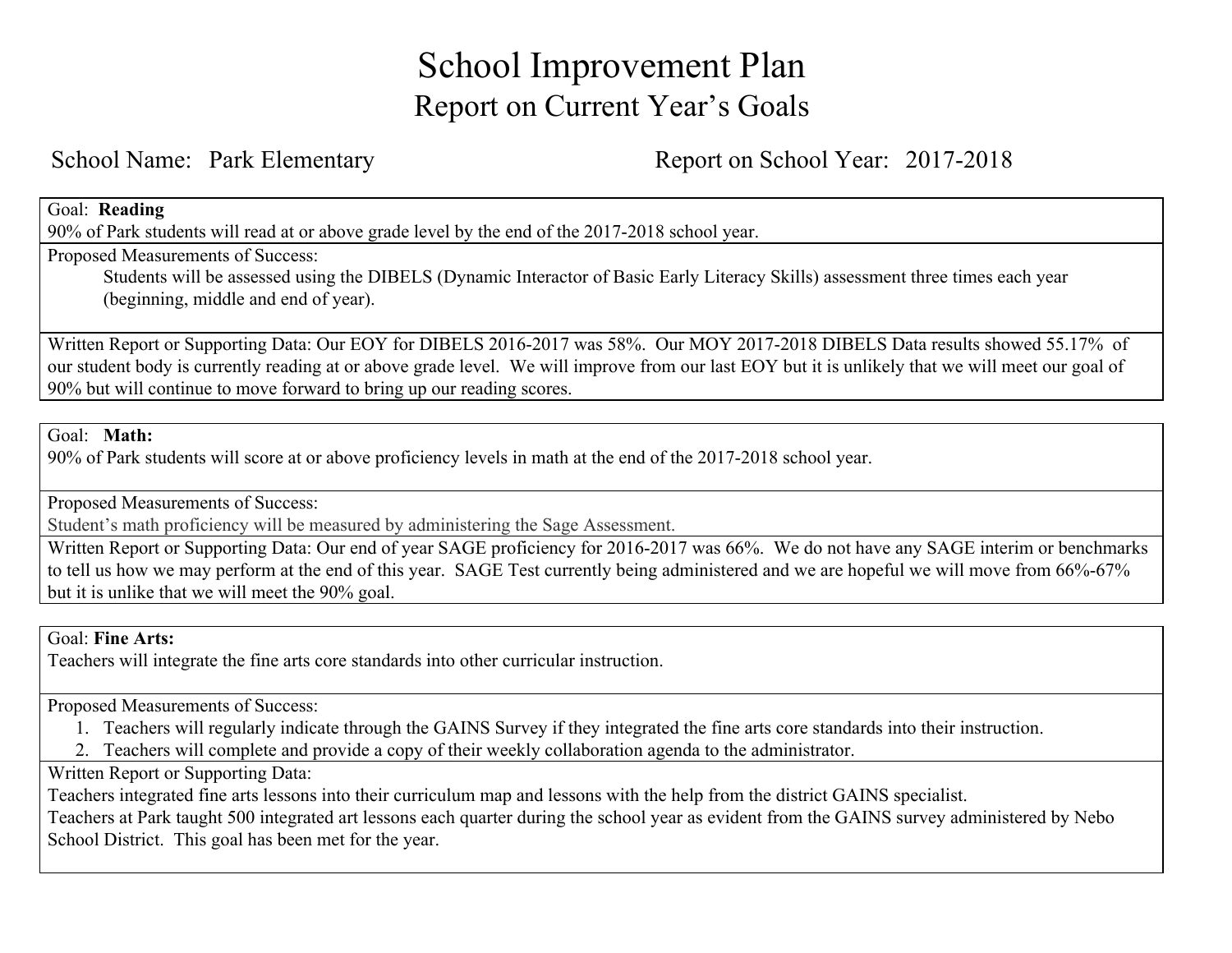## Goal: **Safe Schools and Positive Environment**

Proposed Measurements of Success:

- 1. All emergency drills will be timed, logged and discussed at faculty meetings regarding their effectiveness.
- 2. All students being checked out of school will have their card checked to make sure that person may check them out.

Leader in Me program:

- 1. All goals (school wide, class wide, or personal) are tracked. We will constantly look at the data to measure their success.
- 2. All efforts will be made to make contact with parents when a negative behavior warrants it. Each time a student earns a Golden Panther Paw a phone call will go home to spread the good news and encourage parents to celebrate with them at home.
- 3. On time attendance, positive behavior tickets, and reading levels will all be tracked through a goal.
- 4. Leader in Me program progress will be monitored by the data given by our school and classroom goals.

# PBIS

1. School wide behaviors will be tracked and monitored (school tickets, skills & homework lab referrals etc.).

Written Report or Supporting Data:

1. All emergency drills improved as the year went on. Spanish Fork Police Department was invited to be part of our lock down drill and provided feedback.

2. Office staff has all been trained in proper methods to check students out of school.

Leader in Me:

● We are currently at 99% contact with parents when students have received a Golden Panther Paw. On time attendance is currently at 91% for the school year.

PBIS

● School tickets for negative behavior increased this year, so we are reevaluating our PBIS plan.